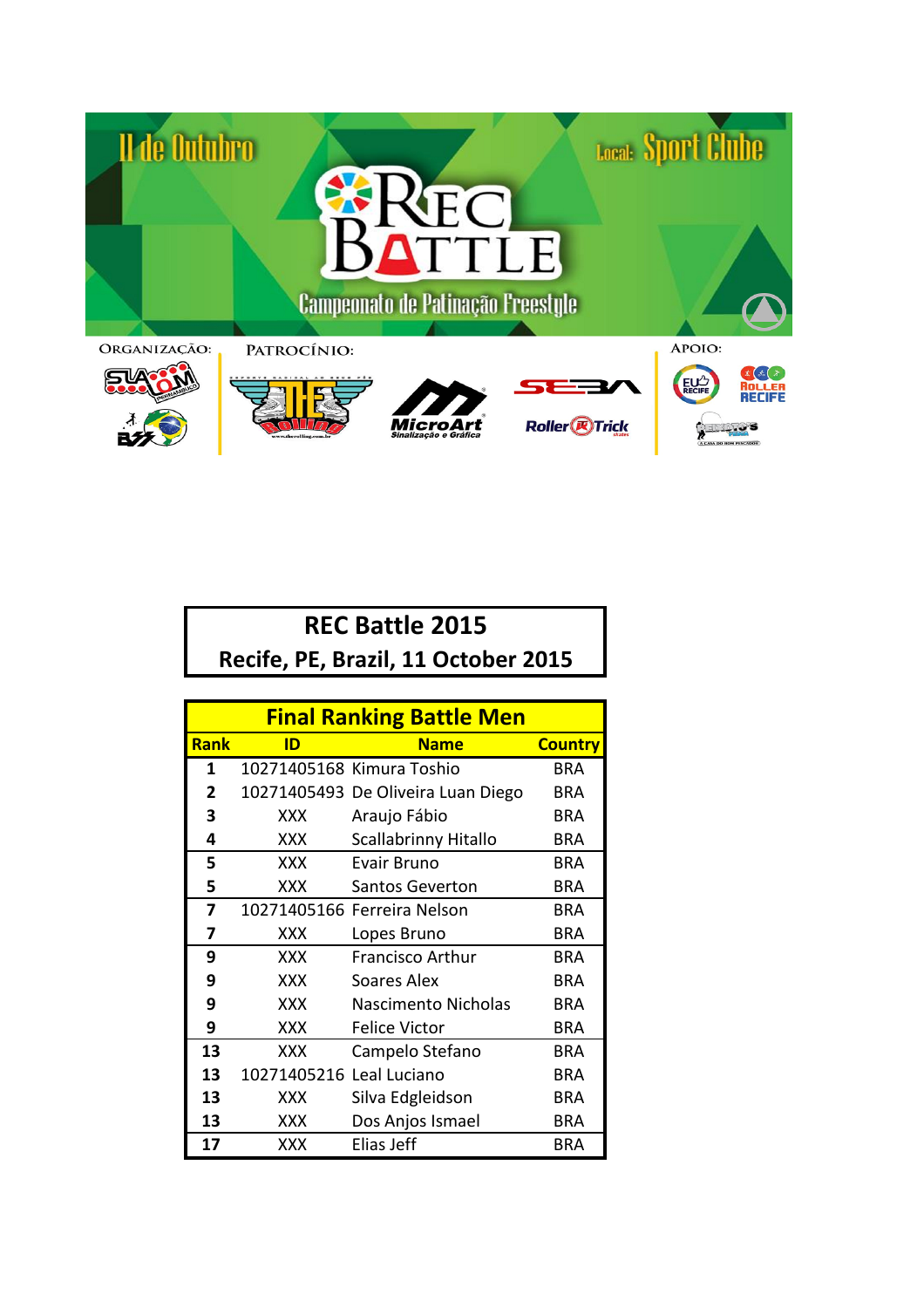| <b>Final Ranking Battle Women</b> |                                     |                                  |     |  |  |
|-----------------------------------|-------------------------------------|----------------------------------|-----|--|--|
| <b>Rank</b>                       | ID<br><b>Name</b><br><b>Country</b> |                                  |     |  |  |
| 1                                 | XXX                                 | Fontinele Andressa               | BRA |  |  |
| 2                                 | XXX                                 | <b>Bona Danyelle</b>             | BRA |  |  |
| 3                                 |                                     | 20271405188 Elfa Carvalho Glaycy | BRA |  |  |
| 4                                 | <b>XXX</b>                          | Conceição Leidiane               | BRA |  |  |
| 5                                 | XXX                                 | Morales Thábata                  | BRA |  |  |
| 5                                 | XXX                                 | Harumi Yasmin                    | BRA |  |  |
| 7                                 | <b>XXX</b>                          | Ataide Stephanie                 | BRA |  |  |
| 7                                 | xxx                                 | Oliveira Caroline                | BRA |  |  |
| 7                                 | XXX                                 | Leão Katy                        | BRA |  |  |
| 10                                | XXX                                 | Santana Jamary                   | BRA |  |  |
| 10                                | xxx                                 | Eduarda Maria                    | BRA |  |  |
| 10                                | XXX                                 | <b>Morais Suzi</b>               | BRA |  |  |

| <b>Final Ranking Slides Men</b> |            |                             |                |
|---------------------------------|------------|-----------------------------|----------------|
| <b>Rank</b>                     | ID         | <b>Name</b>                 | <b>Country</b> |
| 1                               | <b>XXX</b> | Junior Sergio               | BRA            |
| 2                               | XXX        | Douglas Alex                | <b>BRA</b>     |
| 3                               | XXX        | Nascimento Nicholas         | <b>BRA</b>     |
| 4                               | xxx        | Bayma Diego                 | <b>BRA</b>     |
| 5                               | <b>XXX</b> | <b>Vidal Guilherme</b>      | <b>BRA</b>     |
| 5                               | XXX        | <b>Rafael Charles</b>       | BRA            |
| 7                               | <b>XXX</b> | <b>Santos Geverton</b>      | <b>BRA</b>     |
| 7                               | XXX        | Araújo Fábio                | <b>BRA</b>     |
| 9                               | <b>XXX</b> | Alan Rafael                 | <b>BRA</b>     |
| 9                               | XXX        | Junior André                | <b>BRA</b>     |
| 9                               | XXX        | Souza Fleuber               | <b>BRA</b>     |
| 9                               | xxx        | Djalma Matheus              | BRA            |
| 13                              |            | 10271405168 Kimura Toshio   | <b>BRA</b>     |
| 13                              | XXX        | Oliveira Darlisson          | <b>BRA</b>     |
| 13                              |            | 10271405166 Ferreira Nelson | <b>BRA</b>     |
| 13                              | XXX        | Felipe Richard              | BRA            |
| 17                              | <b>XXX</b> | Lopes Bruno                 | <b>BRA</b>     |
| 17                              | XXX        | <b>Bombril David</b>        | BRA            |
| 17                              | XXX        | Graciliano Alexsandro       | BRA            |

| <b>Final Ranking Slides Women</b> |            |                                  |                |
|-----------------------------------|------------|----------------------------------|----------------|
| <b>Rank</b>                       | מו         | <b>Name</b>                      | <b>Country</b> |
| 1                                 | <b>XXX</b> | <b>Fontinele Andressa</b>        | <b>BRA</b>     |
| $\mathfrak z$                     |            | 20271405188 Elfa Carvalho Glaycy | <b>BRA</b>     |
| 3                                 | <b>XXX</b> | Conceição Leidiane               | <b>BRA</b>     |
|                                   | <b>XXX</b> | Freitas Junny                    | RRA            |